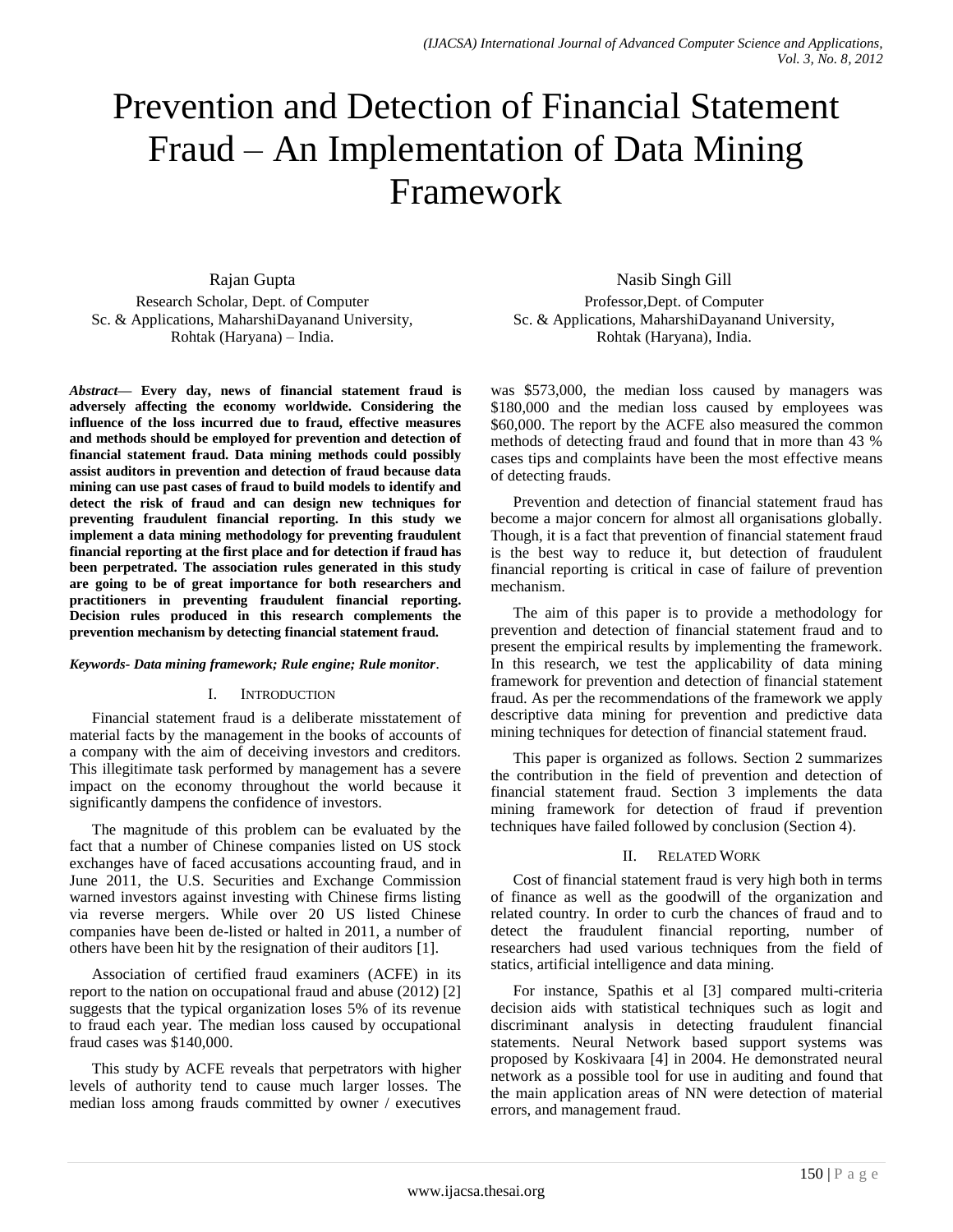A decision tree was constructed by Koh and Low [5] in order to predict the hidden problems in financial statements by examining the following six variables: quick assets to current liabilities, market value of equity to total assets, total liabilities to total assets, interest payments to earnings before interest and tax, net income to total assets, and retained earnings to total assets. Kirkos et al [6], carry out an in-depth analysis of publicly available data of 76 Greek manufacturing firms for detecting fraudulent financial statements by using three Data Mining classification methods namely Decision Trees, Neural Networks and Bayesian Belief Networks. They investigated the usefulness of these techniques in identification of FFS.

In 2007, a genetic algorithm approach to detecting financial statement fraud was presented by Hoogs et al [7]. An innovative fraud detection mechanism is developed by Huang et al. [8] on the basis of Zipf's Law. This technique reduces the burden of auditors in reviewing the overwhelming volumes of datasets and assists them in identification of any potential fraud records. A novel financial kernel using support vector machines for detection of management fraud was developed by Cecchini et al [9].

In 2008, the effectiveness of CART on identification and detection of financial statement fraud was examined by Belinna et al [10] and found CART as a very effective technique in distinguishing fraudulent financial statement from non-fraudulent. Juszczak et al. [11] apply many different classification techniques in a supervised two-class setting and a semi-supervised one-class setting in order to compare the performances of these techniques and settings.

Further, Zhou & Kapoor [12] in 2011 applied four data mining techniques namely regression, decision trees, neural network and Bayesian networks in order to examine the effectiveness and limitations of these techniques in detection of financial statement fraud. They explore a self – adaptive framework based on a response surface model with domain knowledge to detect financial statement fraud.

Ravisankar et al [13] applied six data mining techniques namely Multilayer Feed Forward Neural Network (MLFF), Support Vector Machines (SVM), Genetic Programming (GP), Group Method of Data Handling (GMDH), Logistic Regression (LR), and Probabilistic Neural Network (PNN) to identify companies that resort to financial statement fraud on a data set obtained from 202 Chinese companies. They found Probabilistic neural network as the best techniques without feature selection. Genetic Programming and PNN outperformed others with feature selection and with marginally equal accuracies.

Recently, Johan Perols [14] compares the performance of six popular statistical and machine learning models in detecting financial statement fraud. The results show, somewhat surprisingly, that logistic regression and support vector machines perform well relative to an artificial neural network in detection and identification of financial statement fraud.

The review of the existing literature reveals that the research conducted till date is solely in the field of detection and identification of financial statement fraud and a very little or no work has been done in the field of prevention of fraudulent financial reporting.

Therefore, in the present research we implement a data mining framework for prevention along with detection of financial statement fraud.

The major objective of this research is to test the applicability of predictive and descriptive data mining techniques for detection and prevention of fraud respectively by implementing a data mining framework. In order to feel the sense of fraud, we implement association rule mining and to detect fraudulent financial reporting we apply three classification techniques namely decision trees, naïve Bayesian classifier and Genetic programming.

### III. THE METHODOLOGY: APPLICABILITY & ITS IMPLEMENTATION

The methodology applied in this paper is a data mining framework of Gupta & Gill (2012) [15]. The framework is presented as Fig 1.

The first step of the framework is **feature selection**. We selected 62 financial ratios / variables as features to be used as input vector in further analysis.

These features represent behavioural characteristics along with measures of liquidity, safety, profitability and efficiency of the organisations under consideration. Table 1 present the list of 62 features.

Figure 1: A data mining framework for prevention and detection of financial statement fraud.

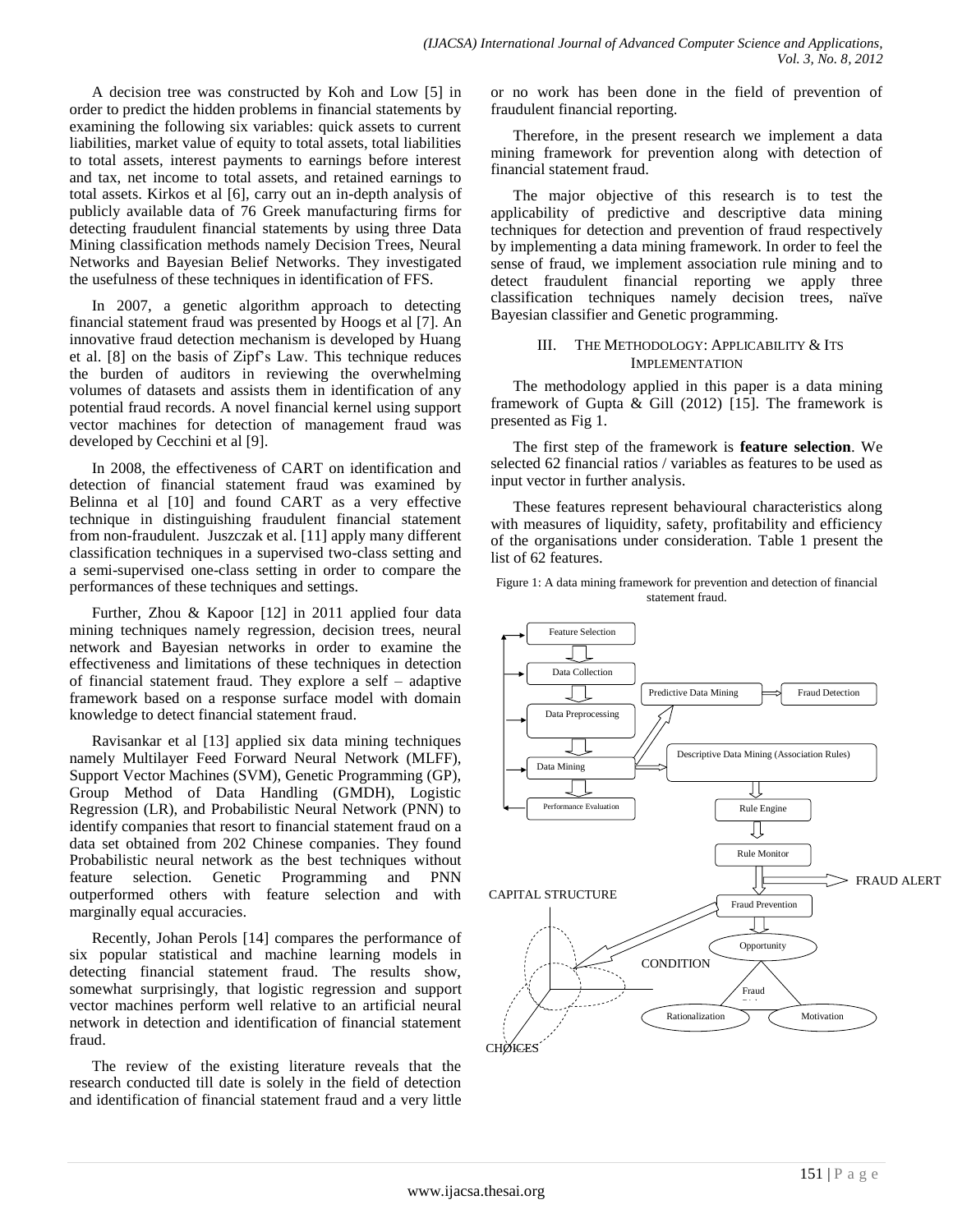Table 1: Features For Prevention & Detection Of Financial Statement Fraud

| S.No.    | <b>Financial Items / Ratios</b><br>Debt                                                                             |
|----------|---------------------------------------------------------------------------------------------------------------------|
| 1        |                                                                                                                     |
| 2.<br>3  | Total assets                                                                                                        |
| 4        | Gross profit<br>Net profit                                                                                          |
| 5        | Primary business income                                                                                             |
| 6        | Cash and deposits                                                                                                   |
| 7        | Accounts receivable                                                                                                 |
| 8        | Inventory/Primary business income                                                                                   |
| 9        | Inventory/Total assets                                                                                              |
| 10       | Gross profit/Total assets                                                                                           |
| 11       | Net profit/Total assets                                                                                             |
| 12       | Current assets/Total assets                                                                                         |
| 13       | Net profit/Primary business income                                                                                  |
| 14       | Accounts receivable/Primary business income                                                                         |
| 15       | Primary business income/Total assets                                                                                |
| 16       | Current assets/Current liabilities                                                                                  |
| 17       | Primary business income/Fixed assets                                                                                |
| 18<br>19 | Cash/Total assets                                                                                                   |
| 20       | Inventory/Current liabilities<br>Total debt/Total equity                                                            |
| 21       | Long term debt/Total assets                                                                                         |
| 22       | Net profit/Gross profit                                                                                             |
| 23       | Total debt/Total assets                                                                                             |
| 24       | Total assets/Capital and reserves                                                                                   |
| 25       | Long term debt/Total capital and reserves                                                                           |
| 26       | Fixed assets/Total assets                                                                                           |
| 27       | Deposits and cash/Current assets                                                                                    |
| 28       | Capitals and reserves/Total debt                                                                                    |
| 29       | Accounts receivable/Total assets                                                                                    |
| 30       | Gross profit/Primary business profit                                                                                |
| 31       | Undistributed profit/Net profit                                                                                     |
| 32       | Primary business profit/Primary business profit of last year                                                        |
| 33<br>34 | Primary business income/Last year's primary business income<br>Account receivable /Accounts receivable of last year |
| 35       | Total assets/Total assets of last year                                                                              |
| 36       | Debit / Equity                                                                                                      |
| 37       | <b>Accounts Receivable / Sales</b>                                                                                  |
| 38       | Inventory / Sales                                                                                                   |
| 39       | Sales – Gross Margin                                                                                                |
| 40       | Working Capital / Total Assets                                                                                      |
| 41       | Net Profit / Sales                                                                                                  |
| 42       | Sales / Total Assets                                                                                                |
| 43       | Net income / Fixed Assets                                                                                           |
| 44       | Quick assets / Current Liabilities                                                                                  |
| 45<br>46 | Revenue /Total Assets<br>Current Liabilities / Revenue                                                              |
| 47       | Total Liability / Revenue                                                                                           |
| 48       | Sales Growth Ratio                                                                                                  |
| 49       | EBIT                                                                                                                |
| 50       | $Z - Score$                                                                                                         |
| 51       | Retained Earnings / Total Assets                                                                                    |
| 52       | <b>EBIT</b> / Total Assets                                                                                          |
| 53       | Total Liabilities / Total assets                                                                                    |
| 54       | Cash return on assets                                                                                               |
| 55       | Interest expense / Total Liabilities                                                                                |
| 56       | EBIT / sales                                                                                                        |
| 57       | Age of the company (Number of years since first filing available                                                    |
|          | from provider)                                                                                                      |
| 58       | Change in cash scaled to total assets                                                                               |
| 59       | Change in current assets scaled by current liabilities                                                              |
| 60       | Change in total liabilities scaled by total assets                                                                  |

- 61 Size of company on the basis of assets
- 62 Size of company on the basis of revenue

During the second step of **Data Collection,** all the financial ratios of Table 1 have been collected from financial statements namely balance sheet, income statement and cash flow statement for 114 companies listed in different stock exchanges globally. The dataset used in this study has been collected from www.**wikinvest**.com. The companies accused of fraudulent financial reporting has been identified by analysing Accounting and Auditing Enforcement Releases published by S.E.C. (U.S. Securities and Exchange Commission) for the period of five years starting from 2007. All the incidents of violation of the Foreign Corrupt Practices Act (FCPA) have been removed from the sample, because FCPA prohibits the practice of bribing foreign officials and most of the AAERs issued because of FCPA do not reflect which financial statement viz. balance sheet or income statement, is affected.

We identified 29 organisations with charges of issuing fraudulent financial statements and hence termed as fraudulent in this study. 85 organisations out of total of 114 have been marked as non – fraudulent since no indication or proof of falsifying financial statement has been reported. However, absence of any proof does not guarantee that these firms have not falsified their financial statements or will not do the same in future.

In order to make dataset ready for mining, data need to be pre - processed. Data has been transformed in to an appropriate format for mining during the step of **Data preprocessing.** Dataset is cleaned further by replacing missing values with the mean of the variable. Each of the independent financial variables has been normalized by using range transformation (min =  $0.0$ , max =  $1.0$ ).

We compiled all the 62 input variables given in Table 1.In order to reduce dimensionality of the dataset we applied one way ANOVA. The variables with  $p - value < 0.05$  are considered significant and informative and with high  $p$  – value are deemed to be non – informative. Informative variables are tested further using descriptive data mining methods. The input variables which are considered significant are given in Table 2 along with respective  $F-$  values and  $p-$  values.

TABLE 2: LIST OF INFORMATIVE VARIABLES

|                |                                      |           | $P -$ |
|----------------|--------------------------------------|-----------|-------|
| S.No.          | <b>Financial Items / Ratios</b>      | F - value | value |
| 1              | <b>Debt</b>                          | 1.345     | .028  |
| $\mathfrak{2}$ | Inventory/Primary business income    | 3.031     | .001  |
| 3              | Inventory/Total assets               | 17.468    | .000  |
| 4              | Net profit/Total assets              | 3.035     | .001  |
|                | Accounts receivable/Primary business | 6.099     | .018  |
| 5              | income                               |           |       |
| 6              | Primary business income/Total assets | 3.038     | .001  |
| 7              | Primary business income/Fixed assets | 3.055     | .001  |
| 8              | Cash/Total assets                    | 2.918     | .001  |
| 9              | Inventory/Current liabilities        | 6.744     | .001  |
| 10             | Total debt/Total assets              | 2.851     | .001  |
|                | Long term debt/Total capital and     | 4.266     | .014  |
| 11             | reserves                             |           |       |
| 12             | Deposits and cash/Current assets     | 2.932     | .001  |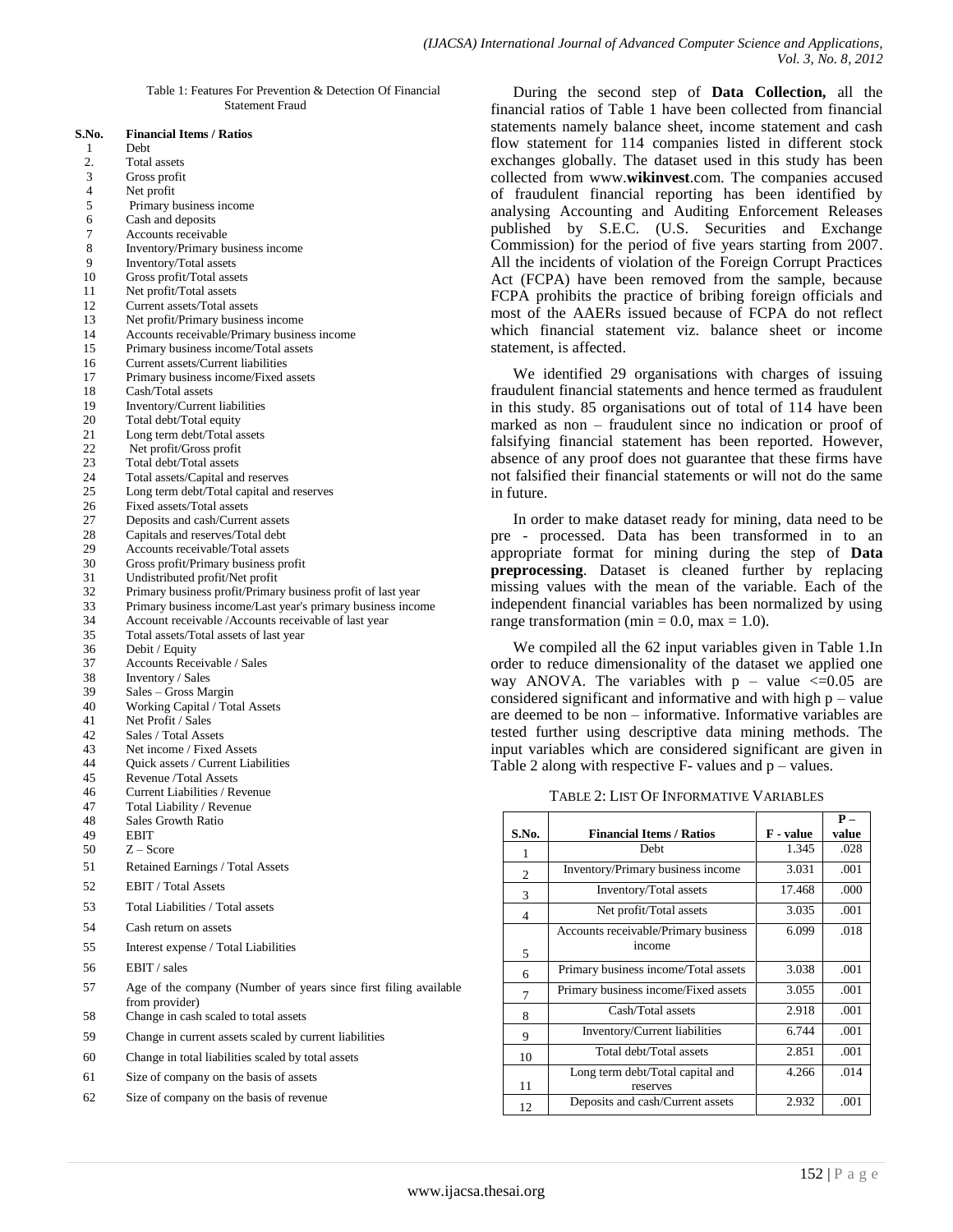| 13 | Capitals and reserves/Total debt                             | 2.213  | .003 |
|----|--------------------------------------------------------------|--------|------|
| 14 | Gross profit/Primary business profit                         | 3.847  | .008 |
| 15 | <b>Accounts Receivable / Sales</b>                           | 1.702  | .021 |
| 16 | Working Capital / Total Assets                               | 2.906  | .001 |
| 17 | Sales / Total Assets                                         | 12.818 | .003 |
| 18 | Net income / Fixed Assets                                    | 3.038  | .001 |
| 19 | Quick assets / Current Liabilities                           | 1.839  | .050 |
| 20 | Revenue /Total Assets                                        | 12.818 | .003 |
| 21 | Capital and Reserves / Total Debt                            | 1.130  | .049 |
| 22 | Retained Earnings / total assets                             | 3.039  | .001 |
| 23 | <b>EBIT</b>                                                  | 4.363  | .023 |
| 24 | EBIT / Total Assets                                          | 3.043  | .001 |
| 25 | $Z - score$                                                  | 3.054  | .001 |
| 26 | Total liabilities / Total Assets                             | 3.154  | .002 |
| 27 | Cash flow from operations                                    | 1.720  | .018 |
| 28 | Cash return on assets                                        | 3.940  | .002 |
| 29 | <b>Interest Expenses</b>                                     | 1.806  | .010 |
| 30 | Interest exp / Total Liabilities                             | 1.440  | .042 |
| 31 | Size of the company on the basis of<br>assets                | 1.179  | .043 |
| 32 | Change in cash scaled by total assets                        | 2.967  | .001 |
| 33 | Current Liabilities of the previous<br>year                  | 1.391  | .028 |
| 34 | Total Liabilities of the previous year                       | 1.346  | .022 |
| 35 | Change in Total Liabilities scaled by<br><b>Total Assets</b> | 3.188  | .001 |

The step of data preprocessing is followed by selection of an appropriate data mining technique. The framework suggests the use of descriptive data mining technique for prevention and predictive methods for detection of financial statement fraud. Therefore, we first apply association rule mining for preventing fraudulent financial reporting at the first place.

We implement association rules by using RapidMiner version 5.2.3. All the informative variables have been converted into nominal variables. Nominal variables further converted into binomial variables because it is the preliminary requirement for rule engine. In the next stage of the framework, **Rule engine** generates the required association rules.

In the process of rule generation, frequent itemsets is being generated using FP Growth. The minimum support for FP Growth has been set to 0.95. The frequent itemsets generated has been used for creating the association rules. The minimum confidence for generating rules is 0.8. Table 3 lists the association rules generated by rule engine.

Now, the **rule monitor** module will monitor the financial ratios of each organisation and compare the values of the ratios with the values given in the association rules for indicating the anomaly. Anomalies detected by rule monitor are reflected as number of non fraud companies identified as fraud in Table 3. The results generated by rule monitor are able to raise an alarm regarding fraud.

In view of the whistle blown by rule monitor, organisations should consider the presence or absence of conditions which refers to certain financial pressures exhibited by the management. Such organisations should think in terms of providing employees the working environment that values honesty because irresponsible and ineffective corporate governance could increase the chances of financial statement fraud. The absence of effective corporate governance may provide enough opportunity to the managers / employees for selecting an option of fraudulent financial reporting. Hence, this unlawful practice of fraudulent financial reporting could be prevented by checking or taking away the opportunity to commit fraud and by avoiding the combination of opportunity, pressure and motive in an organisation.

| S.N | <b>Association Rule</b>                                                                                           | Support | Confidence | Lift  | Conviction | Number of non-fraud<br>identified<br>companies<br>as fraud |
|-----|-------------------------------------------------------------------------------------------------------------------|---------|------------|-------|------------|------------------------------------------------------------|
| 1.  | Inventory / total assets $> 0.033$ $\rightarrow$ Fraud                                                            | 43%     | 86%        | 1.153 | 1.812      | 30                                                         |
| 2.  | Cash / Total Assets < 0.198 $\rightarrow$ Fraud                                                                   | 42.1%   | 84.2%      | 1.129 | 1.611      | 36                                                         |
| 3.  | Inventory / Current Liabilities $>0.190 \rightarrow$ Fraud                                                        | 43.9%   | 87.7%      | 1.176 | 2.071      | 31                                                         |
| 4.  | Deposits and cash / Current Assets <0.408<br>$\rightarrow$ Fraud                                                  | 43.9%   | 87.7%      | 1.176 | 2.071      | $\overline{33}$                                            |
| 5.  | Sales / Total Assets > 553 $\rightarrow$ Fraud                                                                    | 44.7%   | 89.5%      | 1.200 | 2.417      | 23                                                         |
| 6.  | Revenue / Total Assets > $.553 \rightarrow$ Fraud                                                                 | 44.7%   | 89.5%      | 1.200 | 2.417      | 25                                                         |
| 7.  | current Liabilities >0.190 &&<br>Inventory /<br>Deposits and cash / Current Assets < $0.408 \rightarrow$<br>Fraud | 43.9%   | 87.7%      | 1.176 | 2.071      | 15                                                         |

TABLE 3: ASSOCIATION RULE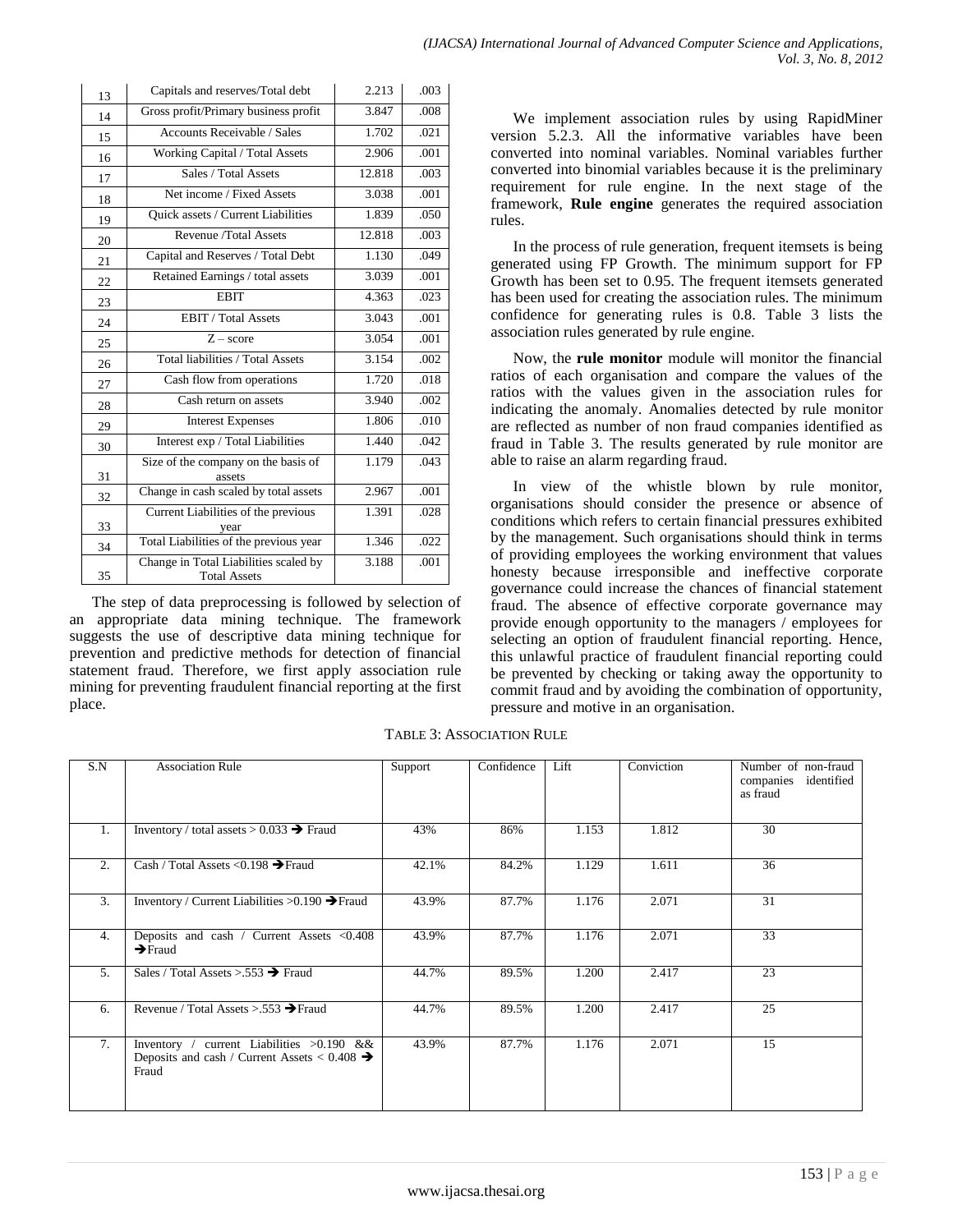Once the prevention mechanism has failed to prevent fraud then the framework suggest the usage of predictive data mining for detection and identification of financial statement fraud. In this study three data mining techniques namely CART, Naive Bayesian Classifier and Genetic Programming have been used for detection of fraudulent financial statements and differentiating between fraud and non fraud reporting.In order to have better reliability of the result, ten – fold cross validation has been implemented.

A decision tree (CART) has been constructed in this study by using SIPINA Research edition software version – 32 bit. The complete dataset has been used as training data for constructing the tree given as Figure 2. The confidence level was set to 0.05. CART manages to classify 95 % cases. This method well classifies 98 % non fraud cases and misclassifies only 4 fraud cases. The percentage of classification for fraud cases is 86 %.



The financial ratio namely Deposits and cash to current assets has been used as the first splitter by the decision tree constructed in this research. This ratio is an indicator for the measurement of capability of a company in converting its non – liquid assets into cash. At second level of the tree, retained earnings / total assets (t2) and net profit / total assets has been used as a splitter. The ratios used by tree are given in Table 4.

| к<br>ю |  |
|--------|--|
|--------|--|

| S. No.                      | <b>Financial Ratios / Items</b>                                |  |  |
|-----------------------------|----------------------------------------------------------------|--|--|
|                             | Net profit/Total assets                                        |  |  |
| $\mathcal{D}_{\mathcal{L}}$ | Size of the company on the basis of assets (Total<br>Assets P) |  |  |
|                             | Deposits and cash/Current assets                               |  |  |
|                             | Capital & Reserves / Total Assets                              |  |  |
|                             | Inventory / Current Liabilities                                |  |  |

| Cash return on Assets                 |
|---------------------------------------|
| Cash / Total Assets                   |
| <b>Inventory / Total Assets</b>       |
| Retained earnings / Total Assets (t2) |

We applied Naïve Bayesian Classifier, the second method of classification by using SIPINA Research edition software version – 32 bit. The method correctly classifies 88% cases.

Third method of classification, Genetic programming has been implemented using a data mining tool Discipulus version 5.1. The process begins with division of dataset in to two datasets namely training data and validation data. The training data set has been used to train the sample and validation dataset is used exclusively for the purpose of validation. In this study, 80% of the whole dataset is designated as training data for training the sample, whereas, rest 20% is assigned exclusively for the purpose of validation. Since our dependent variable (target output) is binary, we select "hits then fitness" as a fitness function. Every single run of Discipulus has been set to terminate after it has gone 50 generations with no improvement in fitness.

**Performance evaluation**, the final step of the framework is used for measuring the performance and judging the efficacy of data mining methods. Performance of association rules generated in this study has been measured with the help of support, confidence, lift and conviction (Table 3). The rules generated by rule engine have support of more than 40% and confidence more than 80%.

Sensitivity and specificity have been used as a metrics for performance evaluation of classification techniques used in this research. The confusion matrix for Decision trees, Naïve Bayesian classifier and Genetic programming is given below.

TABLE: 5 (CONFUSION MATRIX FOR DECISION TREE)

| Label          | Non Fraud | Fraud |
|----------------|-----------|-------|
| NF (Non Fraud) | 83        |       |
| $F$ (Fraud)    |           |       |

TABLE: 6 (CONFUSION MATRIX FOR NAIVE BAYSIAN CLASSIFIER)

| abel | Non Fraud | Fraud |
|------|-----------|-------|
| NF   |           |       |
|      |           |       |

TABLE: 7 (CONFUSION MATRIX FOR GENETIC PROGRAMMING)

| _abel                   | Non Fraud                         | Fraud |
|-------------------------|-----------------------------------|-------|
| NF                      | 84                                |       |
|                         |                                   |       |
| the control of the con- | the control of the control of the |       |

Performance matrix indicating the sensitivity (type 1 error) and specificity (type II error) of the three methods used in this study is given in Table 8.

|  |  | Table: 8 (Performance Matrix) |  |
|--|--|-------------------------------|--|
|--|--|-------------------------------|--|

| S.No. | <b>Predictor</b>                | <b>Sensitivity</b><br>$($ %) | <b>Specificity</b><br>$($ %) |
|-------|---------------------------------|------------------------------|------------------------------|
|       | Decision Tree                   | 86.2                         | 97.7%                        |
|       | Bayesian<br>Naïve<br>Classifier | 84                           | 92.9                         |
| 3     | Genetic<br>Programming          | 53                           | 99.2                         |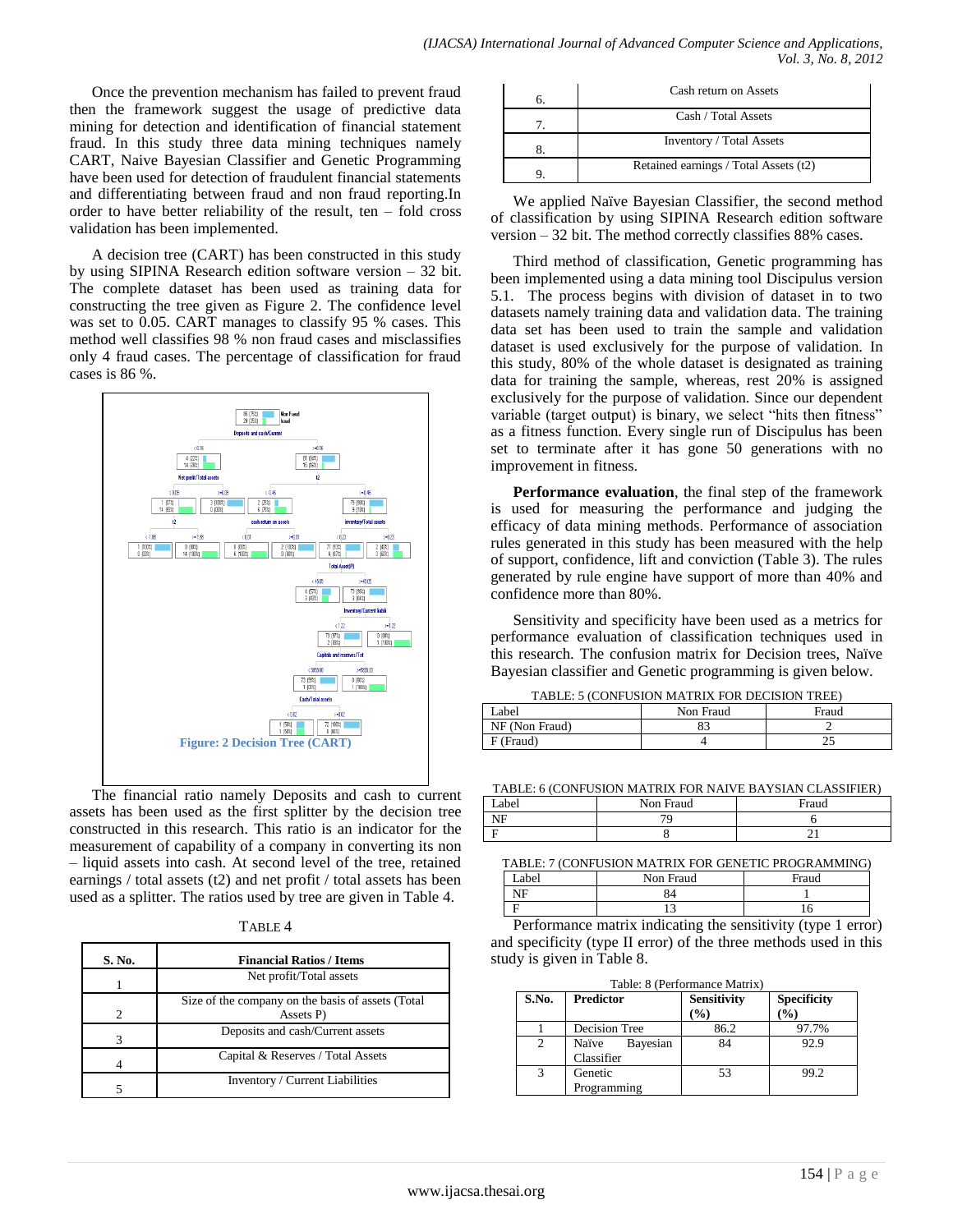Decision tree (CART) classifies 25 fraud cases as fraud from a total of 29 such cases correctly therefore, produces best sensitivity. The following are the decision rules generated by using decision tree (Figure 2).

- 1. If ((Deposits and cash / Current assets  $\geq 0.16$ ) && (Retained Earnings / Total Assets> = -0.46) && (Inventory / Total Assets  $> = 0.23$ )) then Fraud
- 2. If ((Deposits and cash / Current assets  $\geq 0.16$ ) && (Retained Earnings / Total Assets  $> = -0.46$ ) && (Inventory / Total Assets  $\langle 0.23 \rangle$  & & (Size of the company on the basis of assets  $> = 45.05$ )  $&&&$ (Inventory / Current Liabilities >=1.22)) then Fraud
- 3. If ((Deposits and cash / Current assets  $\geq 0.16$ ) && (Retained Earnings / Total Assets> = -0.46) &&

(Inventory / Total Assets  $< 0.23$ ) && (Size of the company on the basis of assets  $> = 45.05$ ) && (Inventory / Current Liabilities  $>=1.22$ ) & & (Capital and Reserves / Total Assets  $>$  = 5855.00)) then Fraud

- 4. If ((Deposits and cash / Current assets  $< 0.16$ ) && (Retained Earnings / Total Assets  $> = -1.88$ ) && (Net profit / Total Assets  $< 0.09$ ) then Fraud
- 5. If ((Deposits and cash / Current assets  $\geq 0.16$ ) && (Retained Earnings / Total Assets< -0.46) && (Cash return on Assets  $< 0.01$ ) then Fraud

Genetic programming outperforms the other two techniques by correctly classifying 84 cases out of 85 non fraud organisations, hence produces best specificity. Table 9 represents the input impact of various input parameters on the model generated by Genetic Programming.

| S.No.          | <b>Variable</b>                             | <b>Frequency</b> | <b>Average Impact</b> | <b>Maximum</b> |
|----------------|---------------------------------------------|------------------|-----------------------|----------------|
|                |                                             |                  |                       | Impact         |
|                | <b>Debt</b>                                 | 0.06             | 00.00000              | 00.00000       |
| $\mathbf{2}$   | Inventory/Primary business income           | 0.35             | 22.52747              | 53.84615       |
| 3              | Inventory/Total assets                      | 0.35             | 09.70696              | 20.87912       |
| $\overline{4}$ | Net profit/Total assets                     | 0.06             | 02.19780              | 02.19780       |
| 5              | Cash/Total assets                           | 0.29             | 03.84615              | 05.49451       |
| 6              | Total debt/Total assets                     | 0.12             | 00.00000              | 00.00000       |
| $\overline{7}$ | Fixed assets/Total assets                   | 0.00             | 00.00000              | 00.00000       |
| 8              | Deposits and cash/Current assets            | 0.18             | 06.59341              | 06.59341       |
| 9              | Working Capital / Total Assets              | 0.06             | 00.00000              | 00.00000       |
| 10             | Sales / Total Assets                        | 0.00             | 00.00000              | 00.00000       |
| 11             | Net income / Fixed Assets                   | 0.41             | 07.69231              | 09.89011       |
| 12             | Revenue /Total Assets                       | 0.29             | 09.01099              | 14.28571       |
| 13             | <b>EBIT</b>                                 | 0.06             | 05.49451              | 05.49451       |
| 14             | Z score                                     | 0.06             | 19.78022              | 19.78022       |
| 15             | Accounts receivable/Primary business income | 0.29             | 00.54945              | 01.09890       |
| 16             | Primary business income/Total assets        | 0.18             | 02.74725              | 03.29670       |
| 17             | Primary business income/Fixed assets        | 0.41             | 03.29670              | 08.79121       |
| 18             | Capitals and reserves/Total debt            | 0.00             | 00.00000              | 00.00000       |
| 19             | Gross profit/Primary business profit        | 0.53             | 05.65149              | 09.89011       |
| 20             | Accounts Receivable / Sales                 | 0.00             | 00.00000              | 00.00000       |
| 21             | Retained earnings / Total Assets            | 0.18             | 02.93040              | 04.39560       |
| 22             | <b>EBIT</b> / Total Assets                  | 0.24             | 03.29670              | 05.49451       |

TABLE: 9 IMPACT OF INPUT VARIBALES (GENETIC PROGRAMMING)

Since Decision trees are capable of identifying type 1 error in more than 86% and Genetic programming correctly detect type II error for almost all the cases present in the dataset, therefore, we arrive at a conclusion that data mining techniques used in this study are capable enough for identification and detection of financial statement fraud in case of failure of prevention mechanism.

## IV. CONCLUSION

Prevention along with detection of financial statement fraud would be of great value to the organizations throughout the world. Considering the need of such a mechanism, we employ a data mining framework for prevention and detection of financial statement fraud in this study. The framework used in this research follow the conventional flow of data mining.

We identified and collected 62 features from financial statements of 114 organizations. Then we find 35 informative variables by using one way ANOVA.

These informative variables are being used for implementing association rule mining for prevention and three predictive mining techniques namely Decision Tree, Naïve Bayesian Classifier, Genetic programming for detection of financial statement fraud. Rule Engine module of the framework generated 7 association rules. These rules are used by rule monitor module for raising an alarm regarding fraud and hence preventing it at the first place.

The three data mining methods used for detection of financial statement fraud are compared on the basis of two important evaluation criteria namely sensitivity and specificity. Decision tree produces best sensitivity and Genetic programming best specificity as compared with other two methods. These techniques will detect the fraud in case of failure of prevention mechanism. Hence, the framework used in this research is able to prevent fraudulent financial reporting and detect it if management of the organization is capable of perpetrating financial statement fraud despite the presence of anti fraud environment.